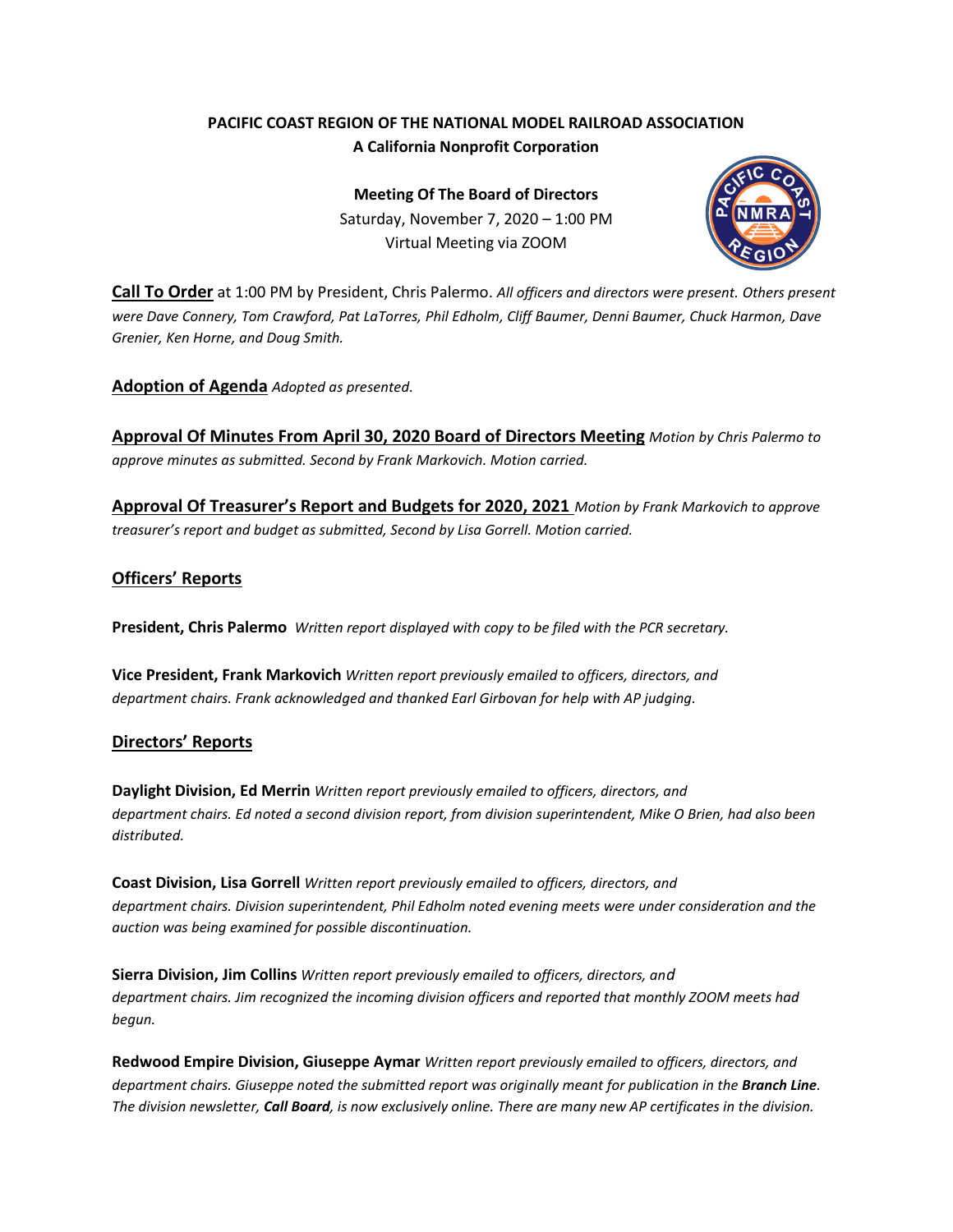## **Department Reports**

**Conventions, Tom Crawford** *Written report previously emailed to officers, directors, and department chairs.*

**2021** *The 2021 convention, originally billed as a "mini" convention, is really going to be of normal magnitude. Because of the threat of a COVID-19 related cancellation, the 2021 committee has established a "go – no go" deadline of February 20, 2021. 125 registrants must be signed up by the deadline, or the convention will be cancelled, and all fees will be refunded.*

**2022** *Full use of RegBox registration software will be underway in time for pre-registration during the 2021 convention.*

**Nominations and Election, Dave Connery** *Chris Palermo and Frank Markovich are nominated to continue as President and Vice-President. Ed Merrin will oversee the election process with the use of ElectionBuddy software.*

**Membership, Doug Wagner** *Written report previously emailed to officers, directors, and department chairs. The date in the report is current as of October 31, 2020.*

**Publications, Gus Campagna** *No report.*

**Contest, Pat LaTorres** *Noting personal and professional pressures, Pat tendered his resignation effective at once. Chris Palermo acknowledged Pat's many years of service to the region with thanks from all.*

**Achievement Program, Jack Burgess** *No report. Frank Markovich pointed out that AP certificates generally take a minimum of three weeks to be processed and dispatched by the national headquarters.*

**Non-Rail Activities, VACANT** *No report.*

**Storekeeper, Ted Moes** *No report.* 

#### **Old Business**

**2020 Member Awards.** *Awards should be out to the recipients by the second week of November.*

**Convention Manual Update, Tom Crawford** *Written report previously emailed to officers, directors, and department chairs. Nothing has moved forward recently.*

**Buddy System -** *No update. Topic on hold until relief from COVID 19.*

**Education Committee (and chair) -** *On hold pending further notification from national headquarters.*